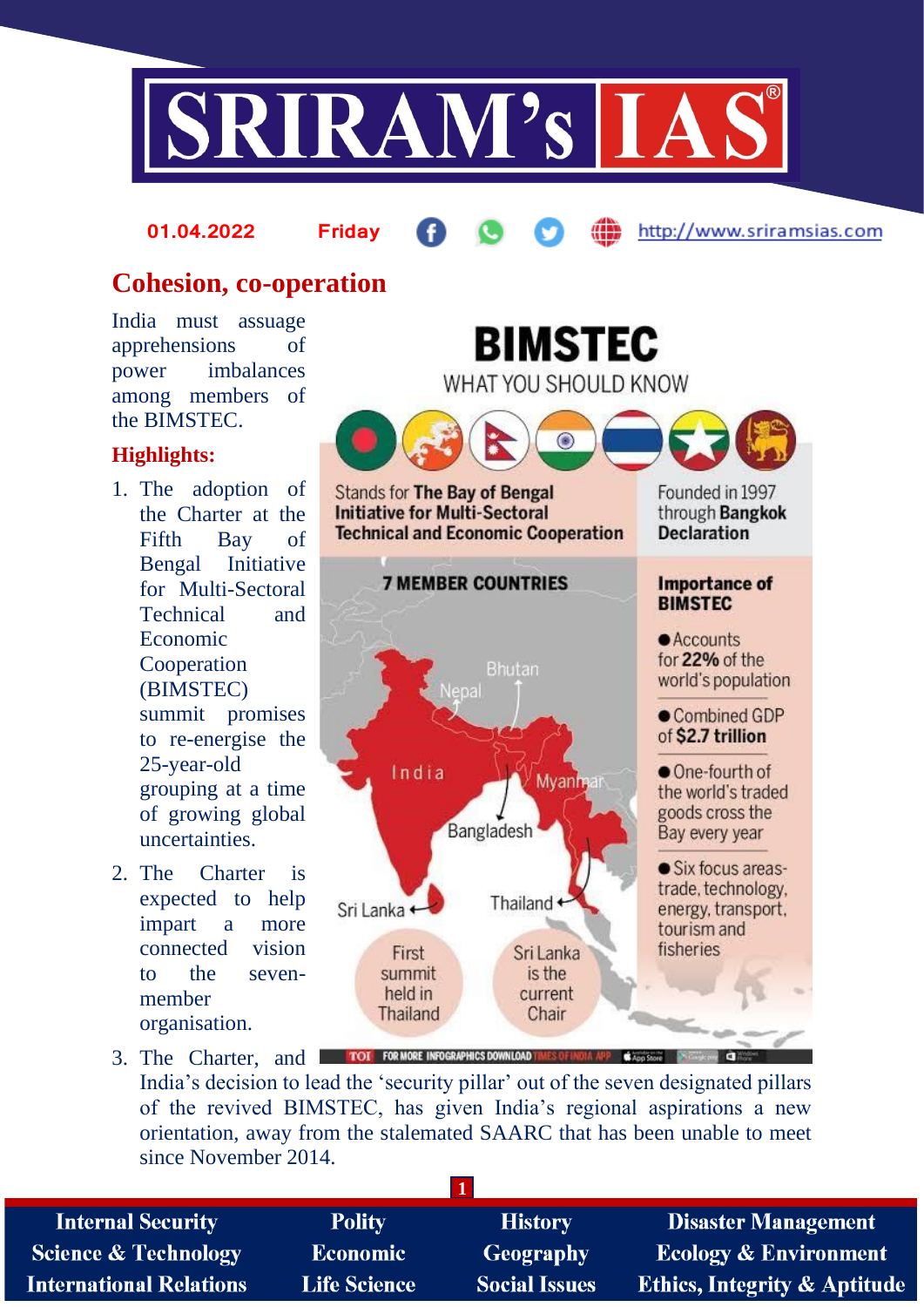

#### http://www.sriramsias.com **01.04.2022 Friday**

## **Significance of grouping:**

- 1. The Bay of Bengal is central to the idea of Indo-pacific both in terms of security and economy
- 2. Connects South Asia with Southeast Asia
- 3. Crucial for India's "Act East" and "Neighbourhood First" policies
- 4. Alternative to nearly failed SAARC
- 5. The resource-rich region needs connectivity to utilise its economic potential to the fullest.

### **Utility of BIMSTEC for its members:**

- 1. Bangladesh views BIMSTEC as a platform to strengthen its much-needed economic development while Sri Lanka intends to fulfil its aspirations to emerge as a major transhipment hub for the wider Indo-Pacific region.
- 2. For the two landlocked Himalayan member states, Nepal and Bhutan, BIMSTEC is an opportunity to get access to the Bay of Bengal.
- 3. For Myanmar and Thailand, connecting more closely with India across the Bay is an opportunity not only to get access to India's escalating consumer market but also, to address overdependence on China.
- 4. For India, BIMSTEC may be helpful in achieving two major goals of national development as well as fulfilling its strategic aspiration to cater to the wider concept of the 'Indo-Pacific' and an Indian Ocean community.
- 5. It is a natural platform to fulfil India's key foreign policy priorities of 'Neighbourhood First' and 'Act East.'

#### **Challenges to the grouping:**

The new opportunity is also accompanied by its own set of problems.

1. These inherent challenges were reflected in the time taken to finalise the Charter — one of the key factors was the Rohingya crisis that has weakened bilateral Bangladesh-Myanmar ties, with Dhaka seeking full repatriation of the refugees and Naypyidaw disinclined to respond positively to international pleas.

| <b>Internal Security</b>        | <b>Polity</b>       | <b>History</b>       | Disaster Management                     |  |  |
|---------------------------------|---------------------|----------------------|-----------------------------------------|--|--|
| <b>Science &amp; Technology</b> | <b>Economic</b>     | Geography            | <b>Ecology &amp; Environment</b>        |  |  |
| <b>International Relations</b>  | <b>Life Science</b> | <b>Social Issues</b> | <b>Ethics, Integrity &amp; Aptitude</b> |  |  |